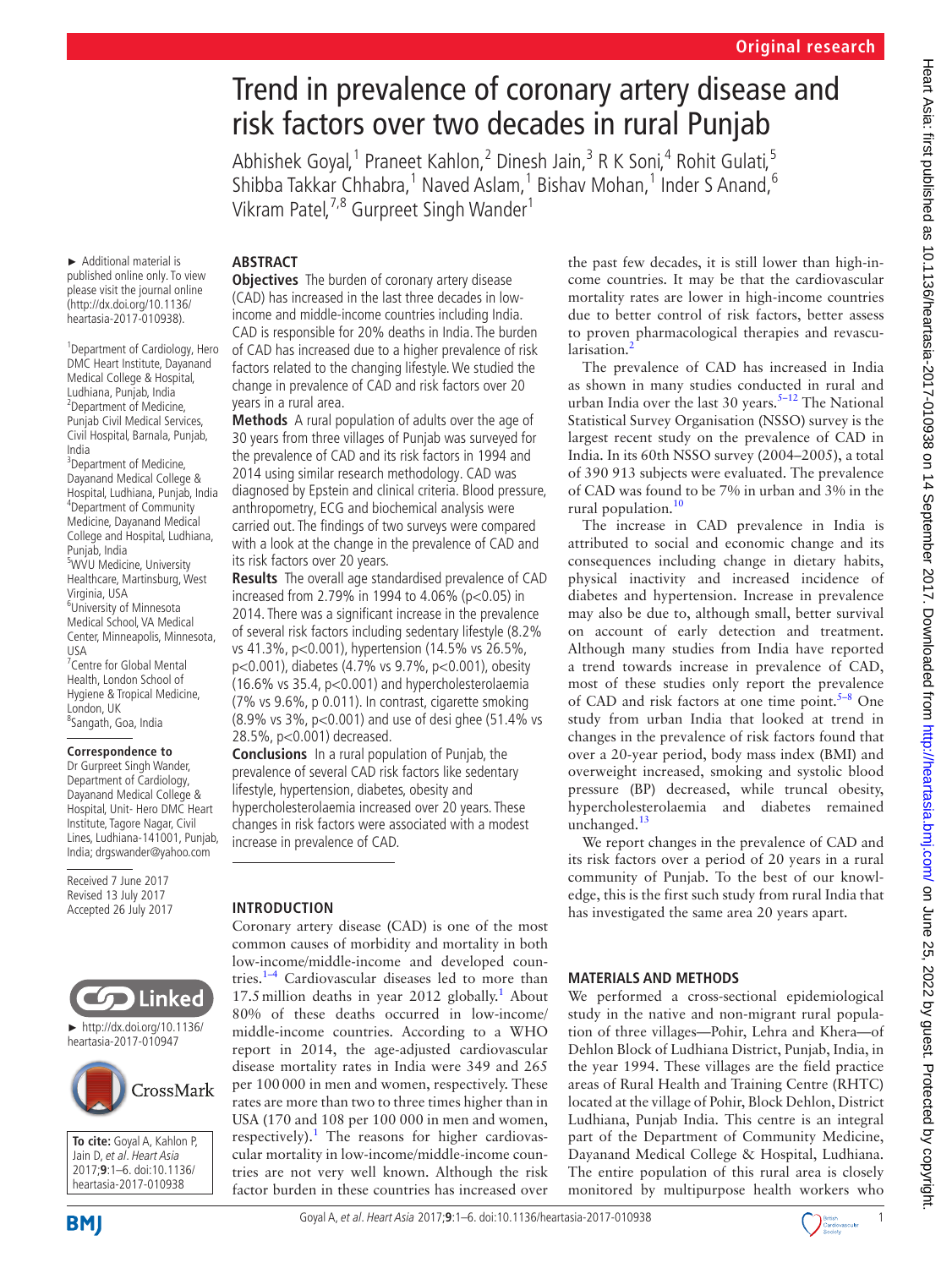<span id="page-1-0"></span>

| Table 1<br>Comparison of study methods                                                       |                                                                                |                                                                                |  |  |  |  |
|----------------------------------------------------------------------------------------------|--------------------------------------------------------------------------------|--------------------------------------------------------------------------------|--|--|--|--|
|                                                                                              | 1994 survey                                                                    | 2014 survey                                                                    |  |  |  |  |
| Study population                                                                             |                                                                                |                                                                                |  |  |  |  |
| Total population                                                                             | 4962                                                                           | 6046                                                                           |  |  |  |  |
| Age $>30$ years                                                                              | 1617 (32.6%)                                                                   | 2957 (48.9%)                                                                   |  |  |  |  |
| Screened (coverage)                                                                          | 1100 (68%)                                                                     | 2732 (92.4%)                                                                   |  |  |  |  |
| Type of survey                                                                               | Door to door                                                                   | Door to door                                                                   |  |  |  |  |
| Coronary artery disease<br>criteria                                                          | Clinical+Epstein criteria                                                      | Clinical+Epstein criteria                                                      |  |  |  |  |
| Obese                                                                                        | Male $>27$ kg/m <sup>2</sup><br>Female $>$ 25 kg/m <sup>2</sup>                | Male > 27 kg/m <sup>2*</sup><br>Female $>25$ kg/m <sup>2</sup>                 |  |  |  |  |
| Hypertension                                                                                 | Systolic blood<br>pressure >140 mm Hq<br>Diastolic blood<br>pressure >90 mm Hq | Systolic blood<br>pressure >140 mm Hq<br>Diastolic blood<br>pressure >90 mm Hg |  |  |  |  |
| Diabetes (random blood<br>sugar levels)                                                      | Plasma venous blood<br>glucose ≥10 mmol/L                                      | Capillary blood<br>glucose ≥11.1 mmol/L                                        |  |  |  |  |
| Hypercholesterolaemia                                                                        | Serum<br>cholesterol >6.20 mmol/L<br>(240 mg/dL)                               | Serum<br>cholesterol >6.20 mmol/L<br>$(240 \,\text{mg/dL})$                    |  |  |  |  |
| Smoker<br>*This is for comparing the provalence of obosity according to the earlier criteria | One or more cigarette per<br>day for 1 year                                    | One or more cigarette per<br>day for 1 year                                    |  |  |  |  |

\*This is for comparing the prevalence of obesity according to the earlier criteria that were used in 1994. In the present survey we used the recent criteria also for diagnosing normal, overweight and obese as clarified in the text.

provide home-based comprehensive healthcare. A folder for each family is maintained and regularly updated at the RHTC, which includes details of each family member on an individual card. There are adequate demographic and health surveillance data of families of the studied villages. All the subjects with age more than 30 years were included and a door-to-door survey was carried out. The results of the study have been published.<sup>[7](#page-5-5)</sup> In 2014, an identical cross-sectional epidemiological survey was carried out in the same rural area using similar research methodology. The primary objective of the 2014 survey was to examine the changes in the prevalence of CAD and its risk factors over the past 20 years.

The total population of the three villages had increased significantly from 4962 to 6046 and so had those over the age of 30 years.

Due to better resources, a larger percentage of population could be evaluated in 2014 as compared with 1994 ([table](#page-1-0) 1). The survey methods for the evaluation of risk factors and CAD in 2014 were similar to those in 1994, although some criteria have changed. A comparison of the methods used in the two surveys is given in [table](#page-1-0) 1.

#### **Study population**

All persons aged 30 years and above were included in both the surveys. The population of these villages comprises people from upper-income, middle-income as well as low-income group. The demographic characteristics of age, gender, religion (Hindu/Sikh/Muslim/others), caste (non-scheduled/scheduled/ others), education (uneducated/primary level/middle level/ secondary level/graduates and above) and use of alcohol were recorded. The dietary habits, smoking and type of cooking medium (desi ghee/dalda ghee/refinedoil) used were recorded. Smokers were defined as those who were smoking one or more cigarette per day for at least 1year. Both current and ex-smokers were included. Physical activity was graded into three groups—heavy, medium and light activity—as suggested by Dewan *et al.*[14](#page-5-6)

#### **Anthropometric measurements**

Anthropometric measurements (height and weight) were recorded and BMI was calculated. In the 2014 survey normal BMI was taken as  $18.0 - 22.9 \text{ kg/m}^2$ , overweight if BMI was between 23.0 and 24.9 kg/m<sup>2</sup>, and obese if BMI  $\geq$ 25 kg/m<sup>2</sup> as per consensus statement in the 2014 survey.<sup>15</sup> In the 1994 survey men with BMI >27and women with BMI >25 were taken as obese. For comparison, values have been given according to the earlier criteria (1994) of BMI in the comparative chart for both the surveys.

#### **BP measurement**

BP of all participants was recorded in the sitting position using calibrated sphygmomanometer by a physician. Two readings were taken 5min apart and the mean of the two was considered as the BP measurement. Classification of BP was done according to the WHO Expert Committee Guidelines in 1994<sup>[16](#page-5-8)</sup> and Indian Hypertension Guidelines (2013) in 2014.<sup>17</sup> Same cut-off of 140/90 was taken for definition of hypertension in both surveys.

#### **Biochemical investigations**

Blood samples were collected in non-fasting state for measurement of serum cholesterol from those subjects who consented for this investigation, and were available in 790 (72%) subjects in 1994 and 2532 (93%) in 2014. Blood samples for total cholesterol measurement were transported on ice (4°C–6°C) packs and thermocol boxes to the biochemistry department, where samples were analysed using cobas 6000 (Roche) autoanalyser within 24 hours of sample collection. Hypercholesterolaemia was defined according to the National Choles-terol Education Program Adult Treatment Panel III criteria.<sup>[18](#page-5-10)</sup> Values <5.18 mmol/L (200 mg/dL) were considered normal while values between 5.18–6.19 mmol/L (200–239 mg/dL) and  $\geq$  6.20 mmol/L (240 mg/dL) were considered to be borderline high and high, respectively. In 1994, the American Heart Association guidelines were used and individuals were grouped as moderate risk  $(5.69-6.20 \text{ mmol/L}$   $(220-240 \text{ mg/dL}))$  and high risk  $(>6.20 \text{ mmol/L } (>240 \text{ mg/dL}))$ .<sup>19</sup> For comparison, the same value of >240 was used for hypercholesterolaemia.

Diabetes was defined as individuals known to have the disease or those with a random venous blood glucose level  $>10$  mmol/L (180 mg/dL) in the 1994 survey. In the 2014 survey, random capillary blood glucose concentration ≥11.1 mmol/L (200 mg/dL) was used as cut-off to define diabetes, which corresponds to venous blood glucose level of  $10 \text{ mmol/L}$  as per WHO criteria.<sup>20</sup> Blood glucose levels were available in 809 subjects (73.55%) in 1994 and in all 2732 (100%) in 2014.

#### **ECG and CAD criteria**

A resting 12 lead ECG was done for all the study subjects. All the recorded ECGs were coded using the Minnesota code by a physician and confirmed by a cardiologist. For diagnosis of CAD, we used both ECG-based criteria (Epstein criteria) $^{21}$  as well as clinical criteria (known CAD). Only Epstein's probable cases were considered positive for CAD. The 'suspect' cases were excluded.

Epstein's probable cases included the following:

- Class I: persons with probable angina pectoris or ECG evidence of:
- 1. Q wave changes (Minnesota code category  $I_1$  and  $I_2$ )
- 2. complete heart block (Minnesota code category  $VI_1$ )
- 3. complete left bundle-branch block (Minnesota code category  $VII_1$ ) or both.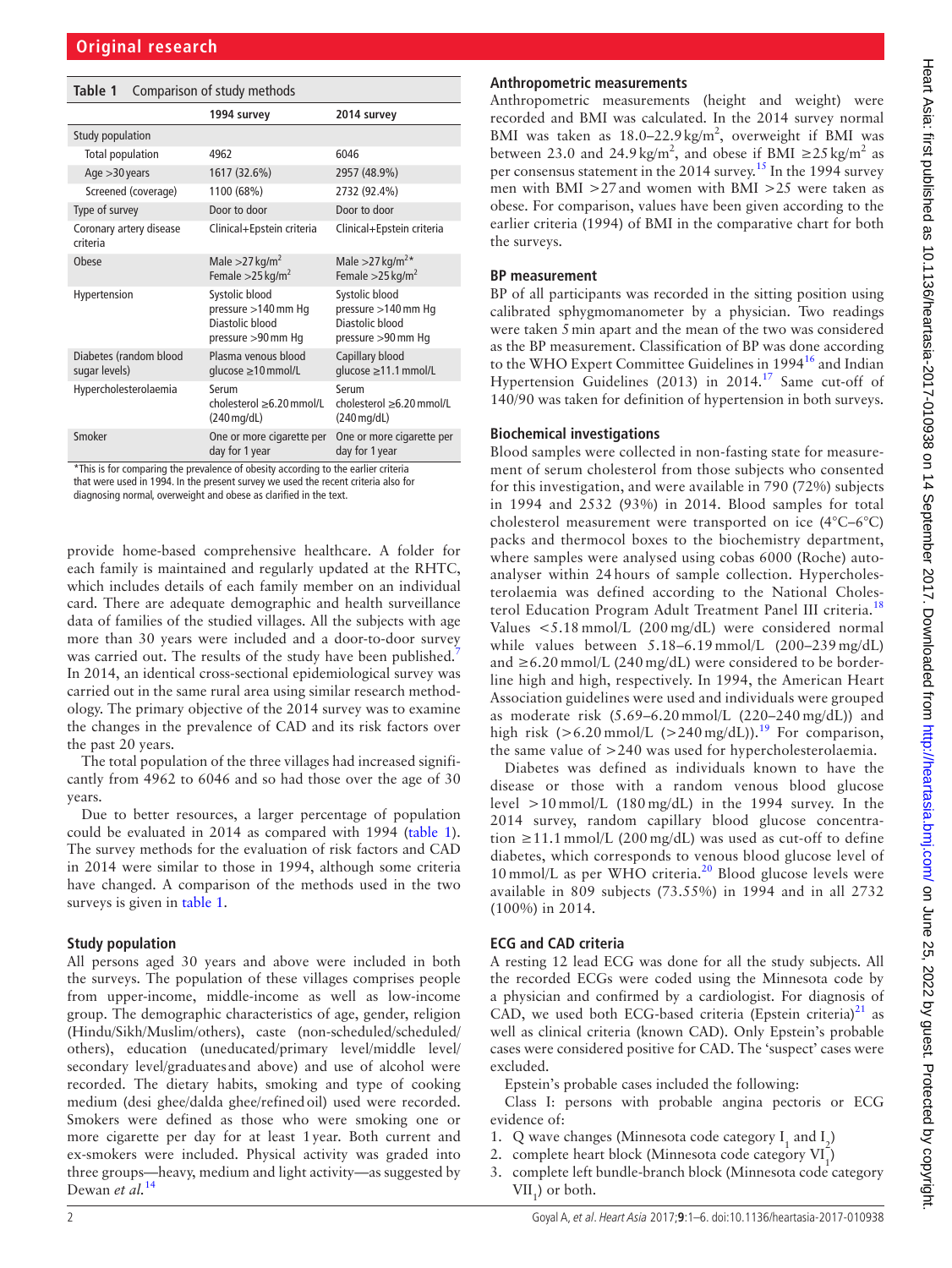Class II:

- 1. a probable history of myocardial infarction without residual Q wave changes
- 2. frankly inverted T waves (Minnesota code category  $V_1$  and  $V_2$ ) but without evidence of left ventricular hypertrophy (Minnesota code  $III_1$ )
- 3. ST depression of 1mm or more (Minnesota code category  $\mathrm{IV}_{1}$ ).

Patients with known CAD included those who had documented evidence of acute coronary syndrome, treatment for CAD including history of angioplasty/Coronary Artery Bypass Graft Surgery (CABG)or documentation of CAD by coronary angiography.

The study was approved by the institutional ethics committee. A written informed consent was obtained from all participants in the study.

#### **Statistical analysis**

Data have been expressed as frequency (%) for qualitative variables. Fisher's Z test was applied for comparison of proportions. p<0.05 was taken as a level of statistical significance. Age standardisation of two surveys was done by direct method, and rural Indian census 2011 population was taken as standard reference population. The annual percentage change of CAD prevalence and risk factors was calculated using the formula  $((F/I)^{[1/time]} - 1) \times 100$ , where F is the final prevalence rate and I is the initial prevalence rate. All the data were recorded on Microsoft Excel database and statistical analysis was done using SPSS V.20.0.

#### **Results**

In the 1994 survey, the three villages had a total population of 4962, out of which 1617 (32.6 %) were older than 30 years. A total of 1100 of these subjects (68% of eligible subjects) could be evaluated for most of the measurements including ECG. In 2014, the population of these three villages had increased to 6046, with 2957 (48.9 %) of them older than 30 years and 2732 subjects (92.4%) were evaluated for most risk factors including blood glucose and cholesterol. The number in the second survey is higher due to three factors: the total population has increased, the percentage population more than 30 years is higher, possibly due to improved longevity, and also much higher percentage of the eligible population (92.4% vs 68%) could be evaluated due to better resources available with us.

The demographic profile of the populations in the two surveys is shown in [table](#page-2-0) 2. There was significant increase in elderly population (age >70 years) in 2014 as compared with 1994 (8.9% vs 6.2%, respectively, p<0.005). The religion wise distribution of the three communities was almost similar. There was an improvement in the level of education, and significantly less individuals were uneducated and more had secondary and graduate-level education in 2014 compared with 1994.

The prevalence of risk factors in the two surveys is shown in [figure](#page-3-0) 1. There was a significant increase in the prevalence of several risk factors in 2014, including diabetes, hypertension, obesity, sedentary activity ([figure](#page-3-0) 1B) and hypercholesterolaemia. However, the prevalence of smoking decreased significantly, whereas the use of the refined vegetable oil increased and the use of saturated fat such as desi ghee decreased. There was a small increase in the use of saturated vegetable fat as dalda ghee [\(figure](#page-3-0) 1C). The annual percentage change in various risk factors is shown in [figure](#page-3-1) 2.

<span id="page-2-0"></span>

| Table 2 Comparison of demographic profile |
|-------------------------------------------|
|                                           |

| Variable                                | 1994 survey<br>$(n=1100)$ | 2014 survey<br>$(n=2732)$ | p Value     |
|-----------------------------------------|---------------------------|---------------------------|-------------|
| Age (years)                             |                           |                           | $0.019*$    |
| $30 - 50$                               | 632 (57.4%)               | 1552 (56.8%)              | 0.713       |
| $51 - 70$                               | 400 (36.4%)               | 938 (34.3%)               | 0.226       |
| $\geq 71$                               | 68 (6.2%)                 | 242 (8.9%)                | 0.005       |
| Gender                                  |                           |                           |             |
| Male                                    | 623 (56.6%)               | 1284 (47%)                | < 0.001     |
| Female                                  | 477 (43.4%)               | 1448 (53%)                |             |
| Religion                                |                           |                           | $0.016*$    |
| Hindu                                   | 110 (10%)                 | 206 (7.5%)                | 0.012       |
| Sikh                                    | 970 (88.2%)               | 2466 (90.3%)              | 0.058       |
| Muslim                                  | 19 (1.7%)                 | 60 (2.2%)                 | 0.333       |
| <b>Others</b>                           | $1(0.1\%)$                |                           |             |
| Caste                                   |                           |                           | ${<}0.001*$ |
| Non-scheduled                           | 864 (78.5%)               | 1964 (71.9%)              | < 0.001     |
| Scheduled                               | 182 (16.5%)               | 700 (25.6%)               | < 0.001     |
| Others                                  | 54 (4.9%)                 | 68 (2.5%)                 | < 0.001     |
| Education                               |                           |                           | $< 0.001*$  |
| Uneducated                              | 689 (62.6%)               | 811 (29.7%)               | < 0.001     |
| Primary                                 | 188 (17.1%)               | 592 (21.7%)               | 0.001       |
| Middle                                  | 180 (16.4%)               | 644 (23.6%)               | < 0.001     |
| Secondary                               | 15 (1.4%)                 | 453 (16.6%)               | < 0.001     |
| Graduate and above                      | 28 (2.5%)                 | 232 (8.5%)                | < 0.001     |
| Alcohol user<br>$+\alpha$ $11x^{2}$ $1$ | 218 (19.8%)               | 388 (14.2%)               | < 0.001     |

\* Overall  $X^2$  value.

The overall age standardised prevalence of CAD increased significantly to 4.06% in 2014 from 2.79% in 1994 ( $p < 0.05$ ) ([table](#page-4-0) 3) (see online [supplementary figure 1](https://dx.doi.org/10.1136/heartasia-2017-010938)). There was a steady increase in CAD prevalence in all age group above 40 years. The overall age standardised CAD prevalence increased significantly among men from 1994 to 2014 (4.04% in 2014 vs 2.28% in 1994, p<0.05). However in women, there was marginal increase in overall age standardised CAD prevalence (4.06% in 2014 vs 3.76% in 1994, p>0.05). The annual percentage increase in CAD prevalence was 1.87% overall, with 2.90% in men and 0.38% in women, respectively.

#### **Discussion**

CAD has assumed epidemic proportions in India.<sup>[1](#page-5-0)</sup> Increasing life expectancy, socioeconomic development and changing lifestyle during the recent years have increased the prevalence of cardiovascular risk factors and consequently CAD even in rural India. $6-12$  In the present study, we report the changes in the prevalence of CAD and its risk factors from a rural population of three villages in Punjab over a period of 20 years.

Several studies from rural areas suggest increase in the prevalence of CAD. However, none of these studies examined the population residing in the same area after 20 years. $6-12$  Our study is unique, since for the first time the same area in rural India has been surveyed for trends in prevalence of CAD and risk factors.

#### **Change in prevalence of CAD**

The overall age standardised CAD prevalence was 4.06% in 2014, which is significantly higher than in 1994 (2.79%). There are one time prevalence studies available from rural India looking at the prevalence of CAD. Some of the earlier studies (1974–1994) have reported a prevalence of 2.06%–3.53%, which is less than our 2014 survey.<sup>5–8</sup> Recent studies by Joshi *et al*<sup>[9](#page-5-15)</sup> and Krishnan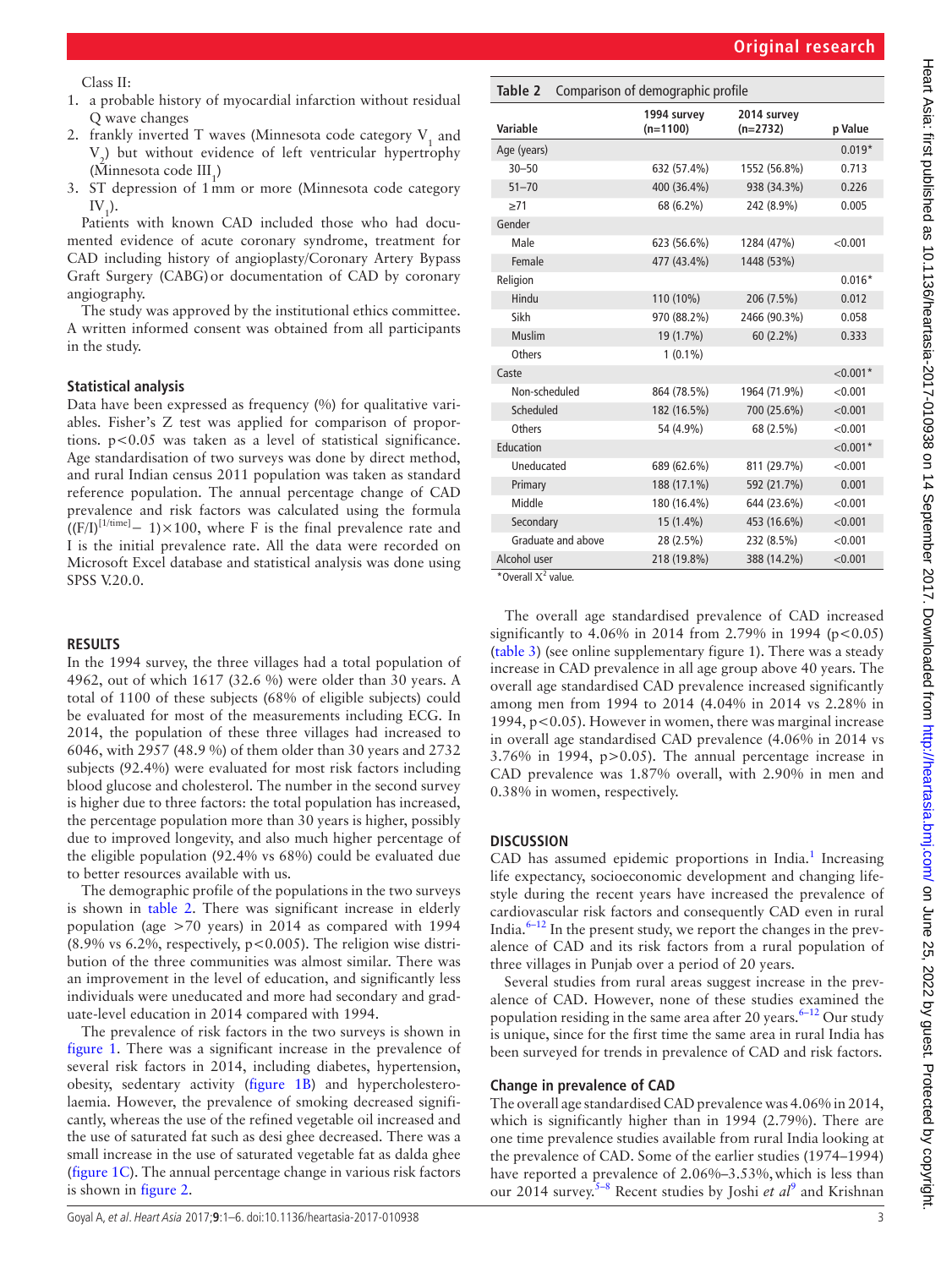

**Figure 1** Comparison of various risk factors (A), cooking medium (B) and activity level (C) between two surveys (p value was significant (<0.05) for comparison of all the risk factors, activity level and cooking medium). \*809 samples were available in year 1994. \*\*790 samples were available in year 1994 and 2532 in year 2014.

2014

 $(N=$ 

Heavy

survey

 $2732)$ 

20

10

 $\mathbf 0$ 

Desi ghee



<span id="page-3-1"></span>**Figure 2** Annual percentage change in risk factors.

20

10

 $\mathbf 0$ 

 $8.2$ 

<span id="page-3-0"></span>Sedentary

Moderate

**Activity Level** 

2014

 $(N=$ 

Refined oil

Dalda ghee

**Cooking medium** 

survey

2732)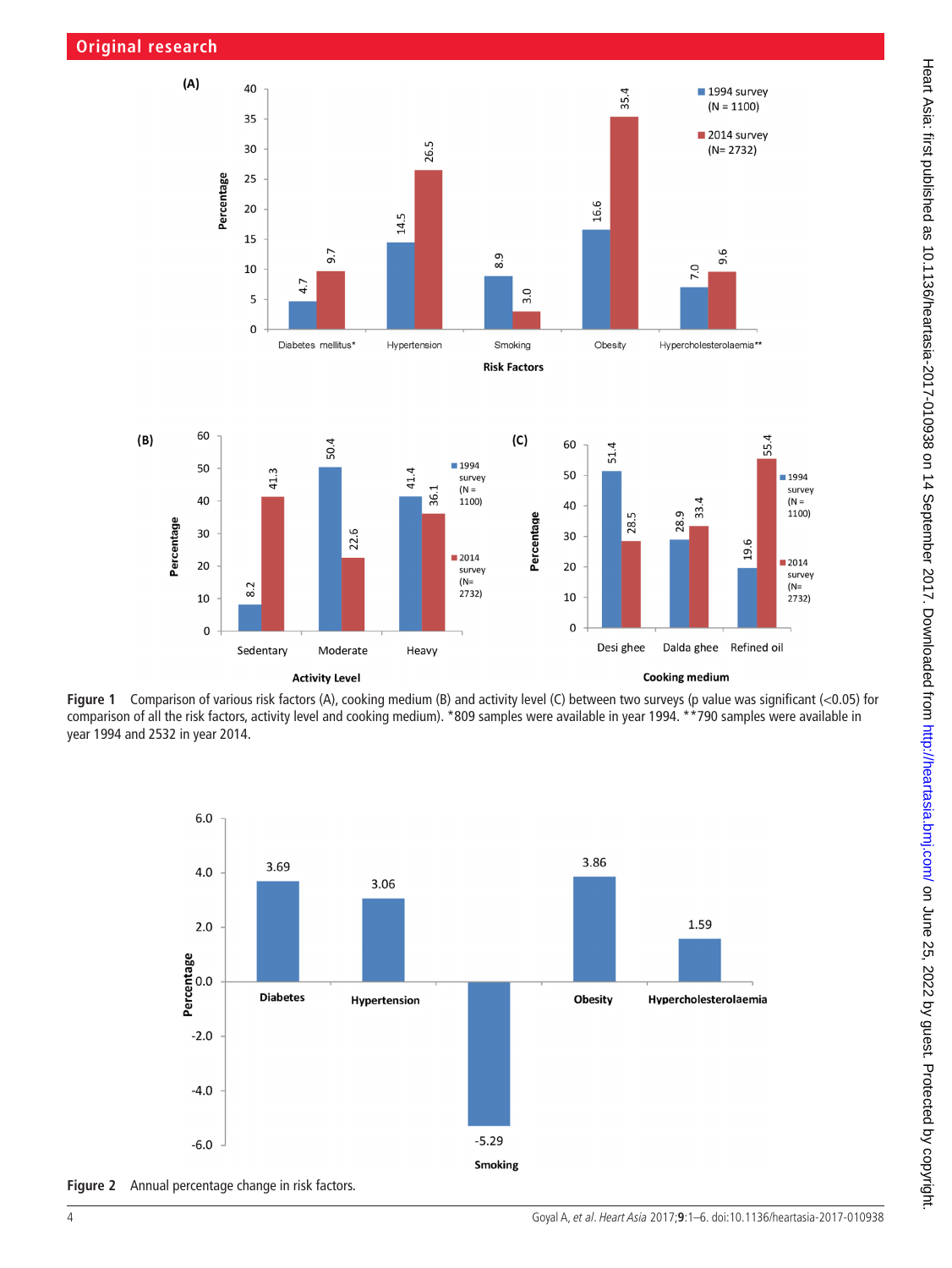*et al*<sup>[22](#page-5-16)</sup> have reported a prevalence of 4.8% and 3.57%, respectively. The only other study from rural India that has looked at the change in the prevalence of CAD over 20 years found an increase in prevalence among women with no increase among men.<sup>23</sup> However, their study was restricted to subjects with age group between 30 and 60 years only, whereas we included all individuals with age more than 30 years. Also, change in risk factors over 20 years was not evaluated. In our study, there was a significant increase in the prevalence of CAD among men. There was a marginal increase in CAD prevalence among women, although this was statistically non-significant.

Thus the prevalence of CAD has increased considerably over the past two decades in rural India. These findings suggest that the rural population is also undergoing lifestyle transition due to socioeconomic growth and is adopting urban lifestyle without migrating to urban areas.

#### **Change in prevalence of risk factor**

The change in prevalence of CAD was associated with significant increase in the prevalence of most CAD risk factors over the past two decades. Diabetes, hypertension, obesity, sedentary lifestyle and hypercholesterolaemia increased significantly over the last 20 years. In fact the prevalence of risk factors in rural India is now approaching the rates seen in urban subjects. However, with the improvement in education status and awareness of harmful effects of smoking and use of saturated fat, there is a decrease in prevalence of smoking and use of desi ghee as a cooking medium. This is significant because the Punjabi population, especially in the rural areas, have traditionally used desi

<span id="page-4-0"></span>

| Table 3                                                                   | Age-adjusted prevalence of CAD $(\%)^*$ |                     |                     |         |  |
|---------------------------------------------------------------------------|-----------------------------------------|---------------------|---------------------|---------|--|
| Age group (years)                                                         |                                         | 1994                | 2014                | p Value |  |
| <b>Male</b>                                                               |                                         |                     |                     |         |  |
| $30 - 40$                                                                 |                                         | 0.47                | 0.58                | 1.00    |  |
| $41 - 50$                                                                 |                                         | 1.33                | 3.40                | 0.313   |  |
| $51 - 60$                                                                 |                                         | 4.7                 | 5.9                 | 0.629   |  |
| $61 - 70$                                                                 |                                         | 5.3                 | 7.5                 | 0.495   |  |
| $71 - 80$                                                                 |                                         | 7.7                 | 20.6                | 0.158   |  |
| $81 - 90$                                                                 |                                         | 0.0                 | 15.4                | 0.315   |  |
| Overall CAD rate<br>(95% CI)                                              |                                         | 2.28 (1.17 to 3.38) | 4.04 (3.01 to 5.08) | < 0.05  |  |
| <b>Female</b>                                                             |                                         |                     |                     |         |  |
| $30 - 40$                                                                 |                                         | 3.0                 | 1.5                 | 0.269   |  |
| $41 - 50$                                                                 |                                         | 1.5                 | 3.9                 | 0.173   |  |
| $51 - 60$                                                                 |                                         | 5.6                 | 5.4                 | 0.933   |  |
| $61 - 70$                                                                 |                                         | 7.5                 | 5.9                 | 0.749   |  |
| $71 - 80$                                                                 |                                         | 0.0                 | 17.5                | 0.022   |  |
| $81 - 90$                                                                 |                                         | 25.0                | 3.8                 | 0.253   |  |
| Overall CAD rate<br>(95% CI)                                              |                                         | 3.76 (1.94 to 5.59) | 4.06 (3.06 to 5.05) | >0.05   |  |
| <b>Total</b>                                                              |                                         |                     |                     |         |  |
| $30 - 40$                                                                 |                                         | 1.45                | 1.0                 | 0.545   |  |
| $41 - 50$                                                                 |                                         | 1.40                | 3.7                 | 0.060   |  |
| $51 - 60$                                                                 |                                         | 5.14                | 5.6                 | 0.868   |  |
| $61 - 70$                                                                 |                                         | 6.12                | 6.7                 | 0.850   |  |
| $71 - 80$                                                                 |                                         | 3.85                | 19.2                | 0.007   |  |
| $81 - 90$                                                                 |                                         | 6.25                | 10.8                | 0.692   |  |
| Overall CAD rate<br>(95% CI)                                              |                                         | 2.79 (1.83 to 3.74) | 4.06 (3.34 to 4.78) | < 0.05  |  |
| *Adjusted to census of India in 2011 for 30-90 years of rural population. |                                         |                     |                     |         |  |

CAD, coronary artery disease.

ghee with high saturated fat content as a cooking medium for many years.

Several reports are available that show rising trends in prevalence of diabetes in rural population. The prevalence of diabetes has more than quadrupled in the last 20 years from 1%–3% to 10%–15% in urban areas and 3%–5% in rural areas.<sup>24</sup> In our study prevalence of diabetes has also increased by more than twofold in the past 20 years. Likewise the prevalence of hypertension in our population has increased from 14.5% to 26.5% over the past 20 years, which is consistent with the trends reported from other rural areas of the country. Various hypertension epidemiology studies conducted over the past 20 years (1995–2015) show that hypertension prevalence has rapidly increased from 10%–12% to 22%–25% in rural areas, while it has remained stable (28%–32%) in urban population resulting in a phenomenon of urban rural convergence.<sup>[11 25](#page-5-19)</sup>

Recent surveys from India have reported a higher prevalence of obesity  $(20\%-31.3\%)$ .<sup>1126</sup> In the current study, the prevalence of overweight and obesity was higher than most other studies from India, even from the urban areas.

The Global Burden of Metabolic Risk Factors of Chronic Diseases Collaborating Group reported international trends in BMI, BP and cholesterol levels collating cross-sectional data from more than 190 countries and millions of subjects over a 35-year period. $27-29$  There was a significant heterogeneity in levels of risk factors across the globe. Mean BMI increased in all parts of the world (high-income, middle-income and low-income countries), but the increase was steepest in middle-income countries and least in low-income countries. Mean systolic BP declined sharply in high-income countries, declined marginally in middle-income countries and increased significantly in low-income countries. Mean cholesterol levels declined in high-income countries but remained almost stable in low-income countries. Our results are likely to be similar to those observed in low-middle income countries. The World Bank has also recently reclassified India from low-income to lower middle-income group.<sup>30</sup> There are limited population-based studies available from low-income to middle-income countries especially rural areas that have evaluated the risk factor trends.

The limitations of this study are that the population coverage attained in 1994 was low (68%). The rest of the subjects were either not available at home or they denied consent to participate in the study. Due to low coverage in 1994, selection bias cannot be entirely excluded. In 2014 similar research methodology was used that allows measurement of change in CAD and its risk factors after 20 years in the same rural area of Punjab. This is the strength of our study since a 20-year change of risk factor in the same area has not been previously reported from rural India. It is ideal to use random sampling method and cover a large population. We did not use random sampling method and sampling was restricted to three villages under the field practice areas of the Department of Community Medicine due to scarcity of resources and manpower, which is another limitation of our study. Also, blood samples for blood sugar analysis were available in 73.54% in 1994 and for cholesterol analysis were available in 71.81% in 1994 and 92.68% in 2014, respectively.

#### **Conclusion**

The present study is the first study from rural India that has evaluated change in CAD risk factor profile in the same area over 20 years. These findings suggest that the prevalence of CAD and risk factors is increasing even in the rural population of India. Larger studies from various parts of country are needed